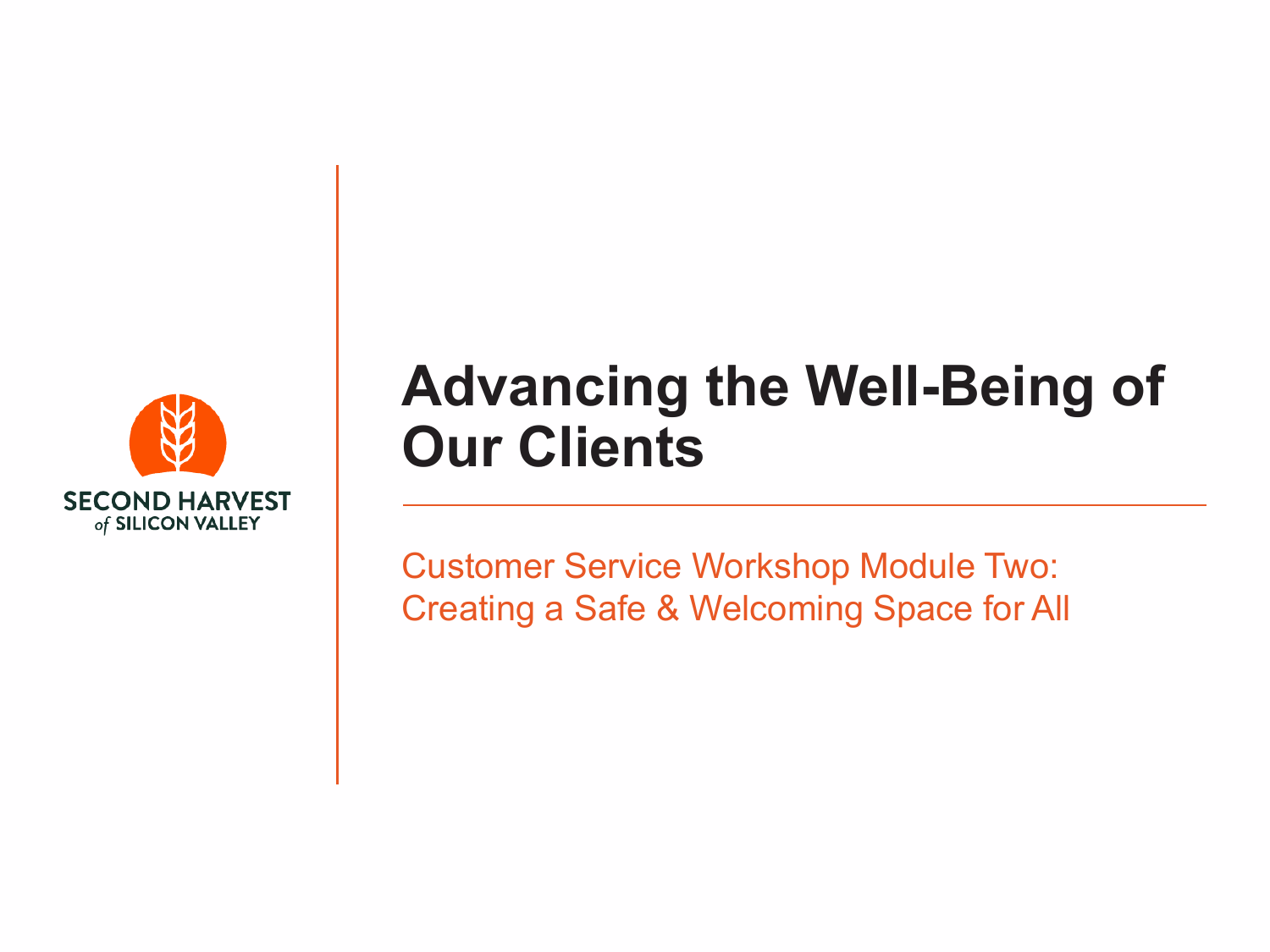### **Workshop Modules 1- 4**

Module 1: Self-Care for Client Care Module 2: Creating a Safe and Welcoming Space for All Module 3: Managing Challenging Situations Module 4: Becoming a Trauma-Sensitive Organization

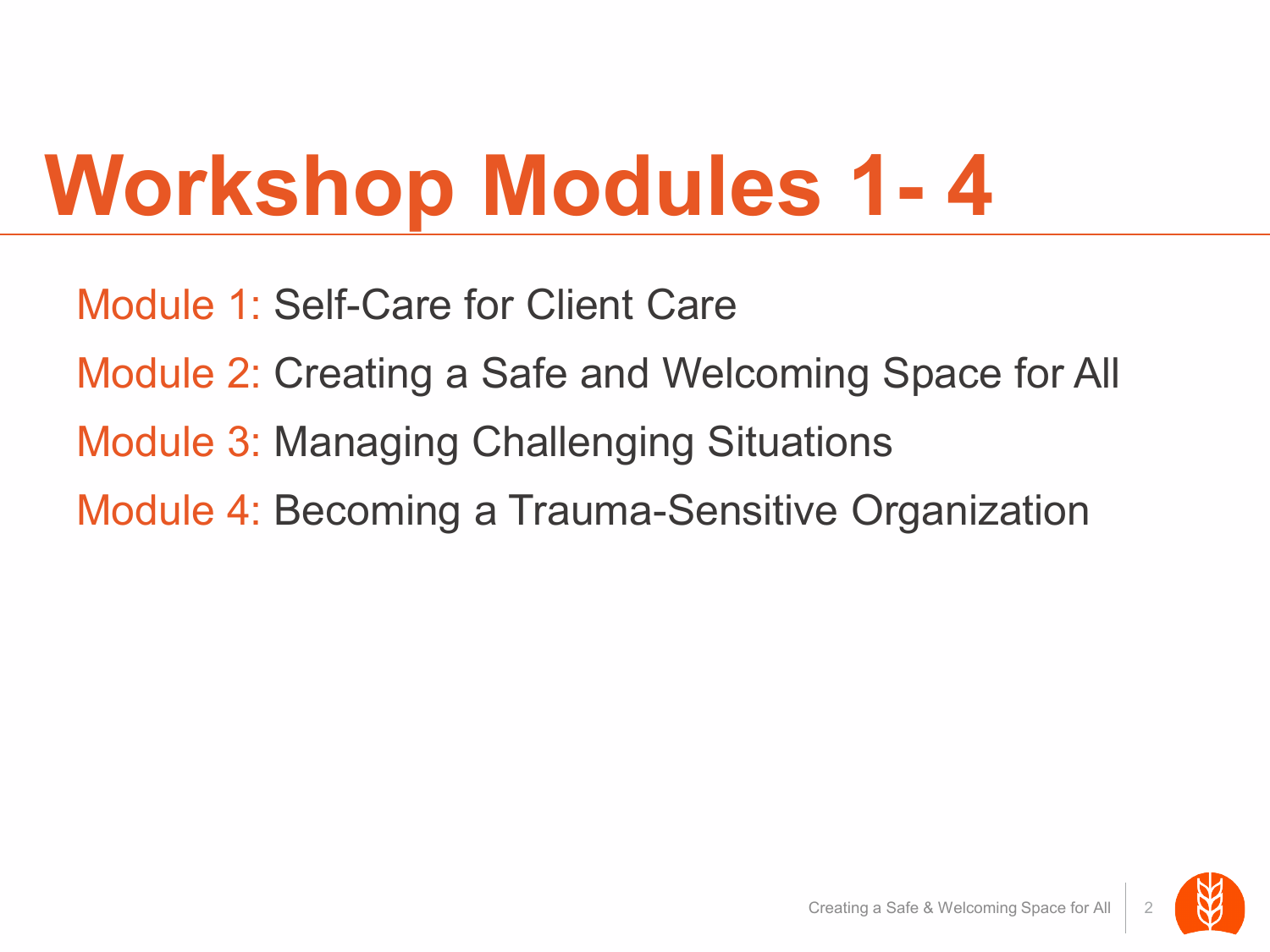# **Centering exercise**



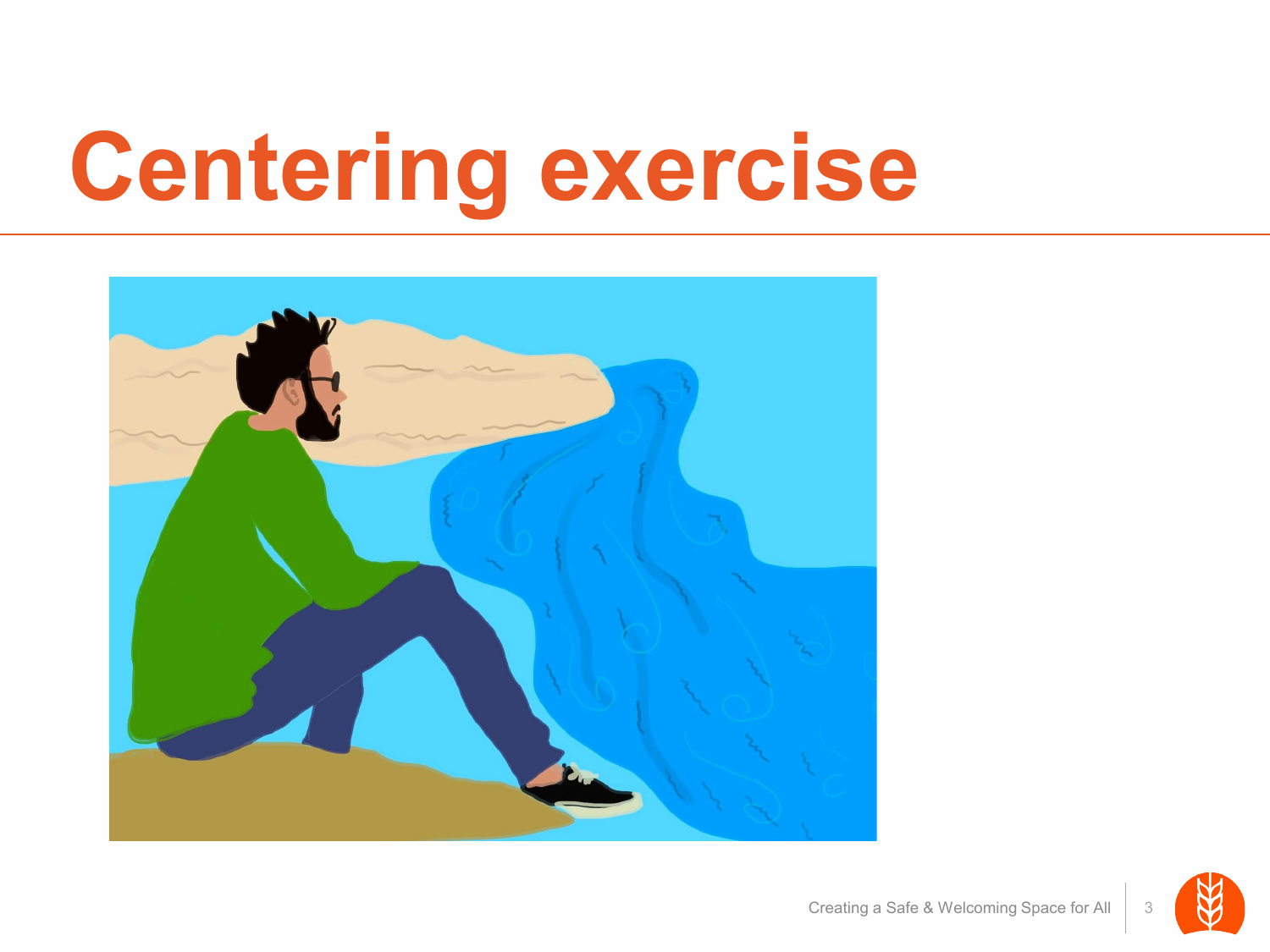# **Learning Objectives**

- Recognizing our biases in our interactions
- Gaining strategies for compassionate communication
- **Using our interactions to** promote connection and healing
- Employing selfcompassion

What I learned today:

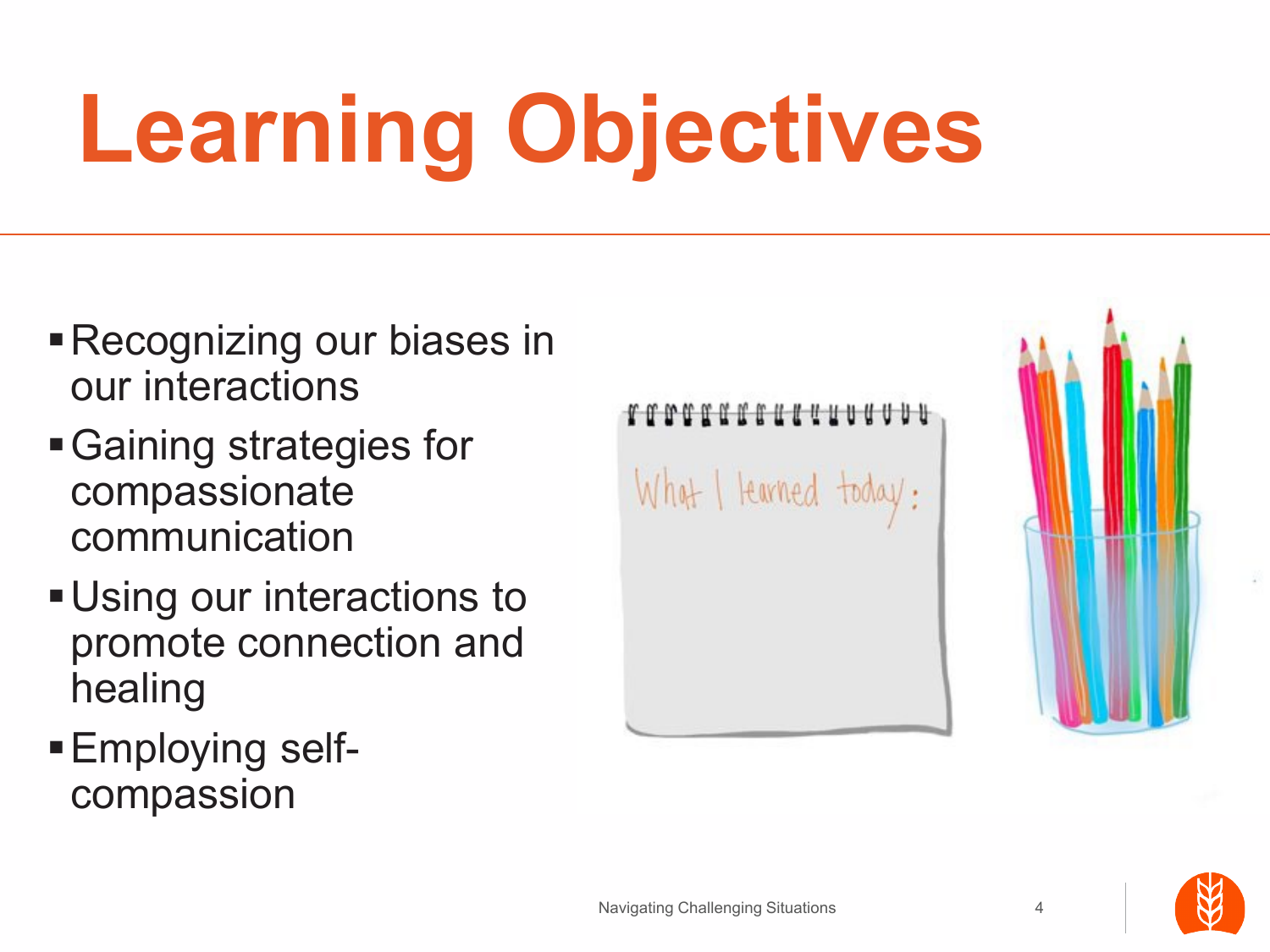



#### Feel it!

Empathizing with how our clients will feel



#### Know it!

Understanding best practices



#### Live it!

Behaving and communicating with kindness

**Remember it!** Utilizing insight



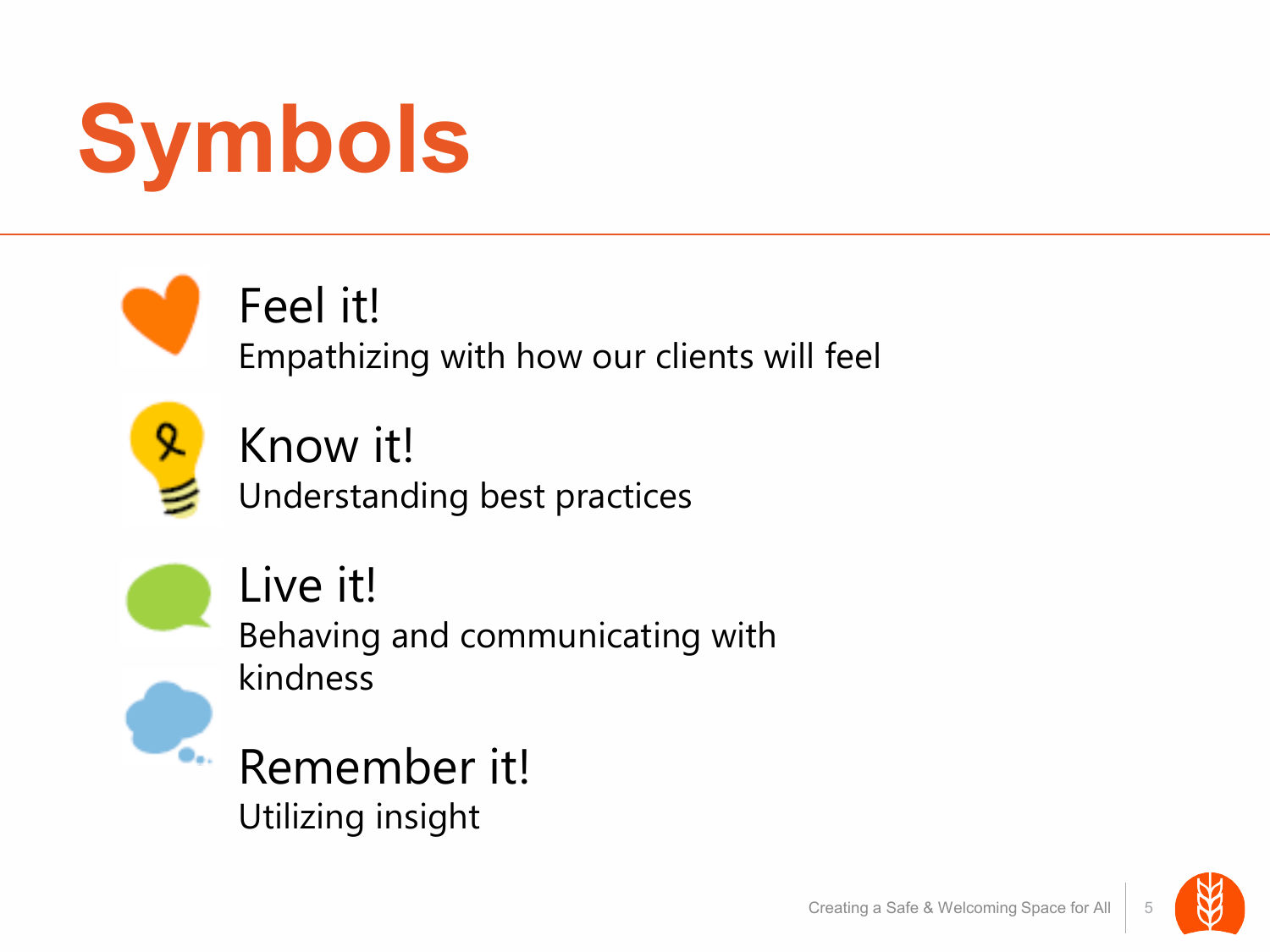### **Ice-breaker exercise**

#### Share a food related memory from your childhood



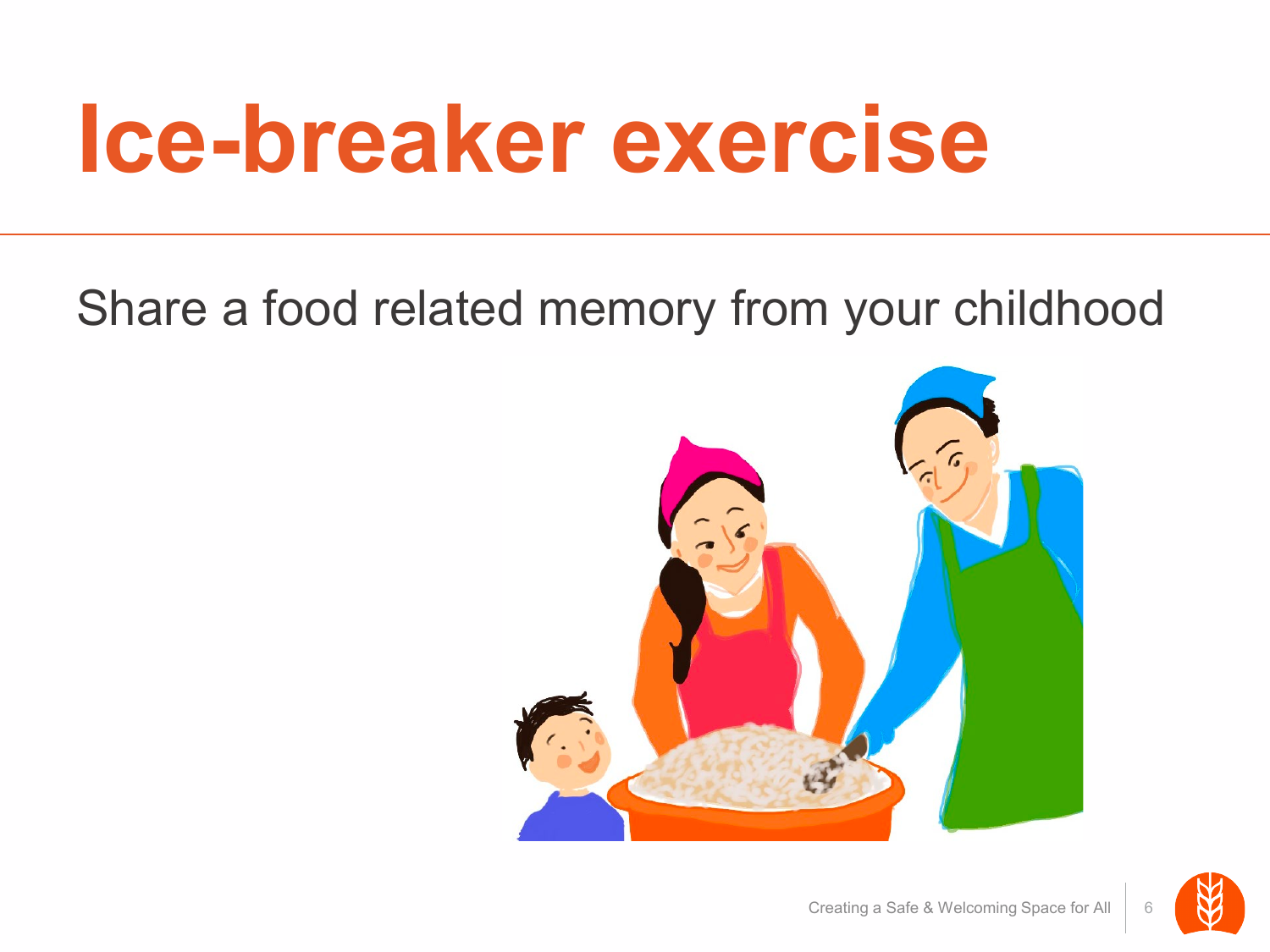### **Defining Customer Service**

*Customer service is about having clients feel supported, understood and valued in every interaction with Second Harvest staff and all our representatives.*

*Good customer service creates a relationship of trust and loyalty beyond the immediate interaction, meeting the client where they are in the moment, responding to their needs with kindness and acceptance, and connecting them to the food and services they want.*

*Customer service goes beyond finding solutions for clients to access food by seeking to improve the well-being and resilience of our clients in every interaction.*

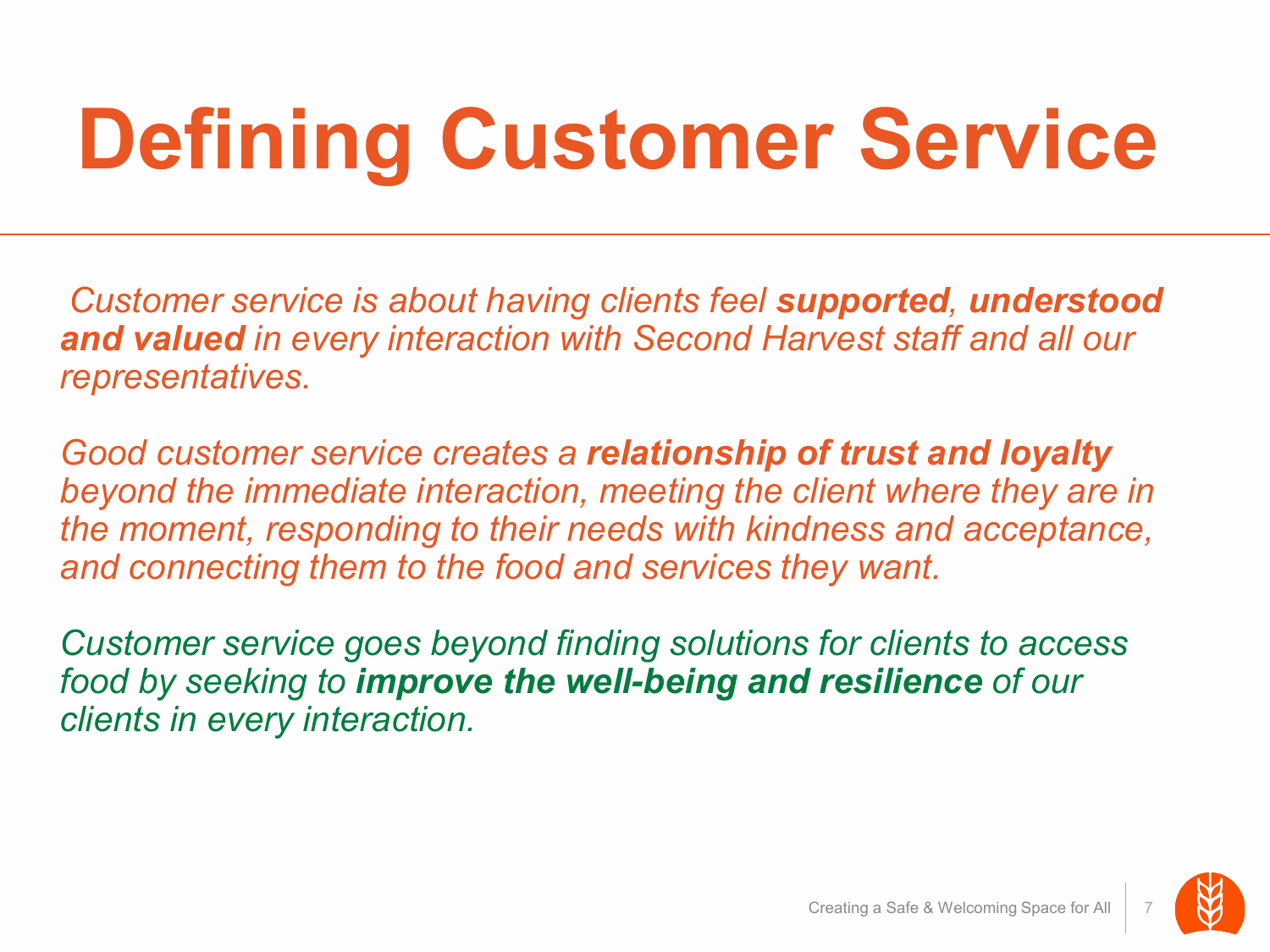# **Client Journey Map**

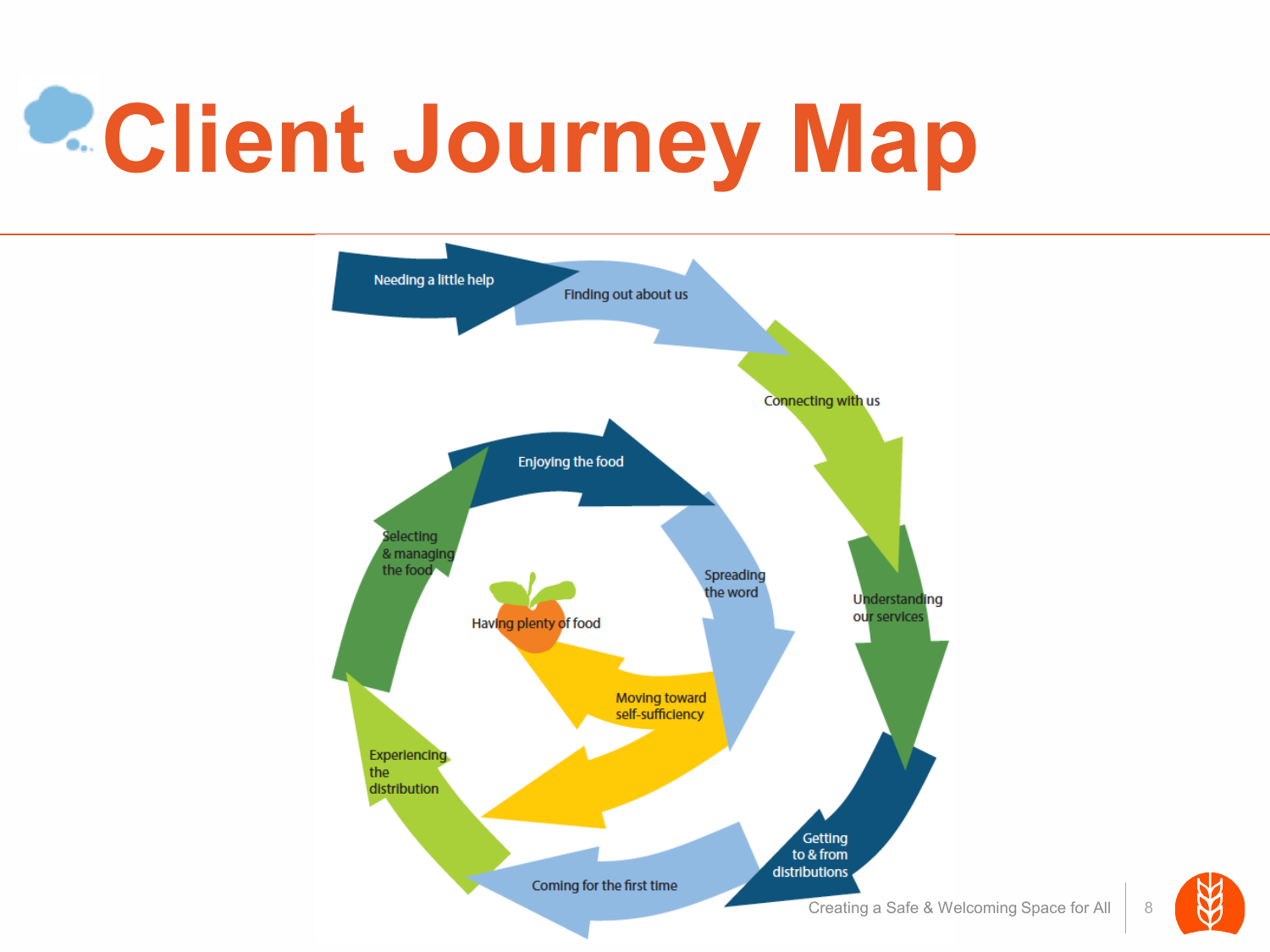# **Helping people feel safe**

**Be aware of your assumptions, be humble and curious**

- **Recognize the inherent value of every single person** 
	- LGBTQA+, age, race, heritage, religion, gender
	- Be attentive to people with differing abilities
	- Notice assumptions about wealth and weight
- **Be careful to protect client information**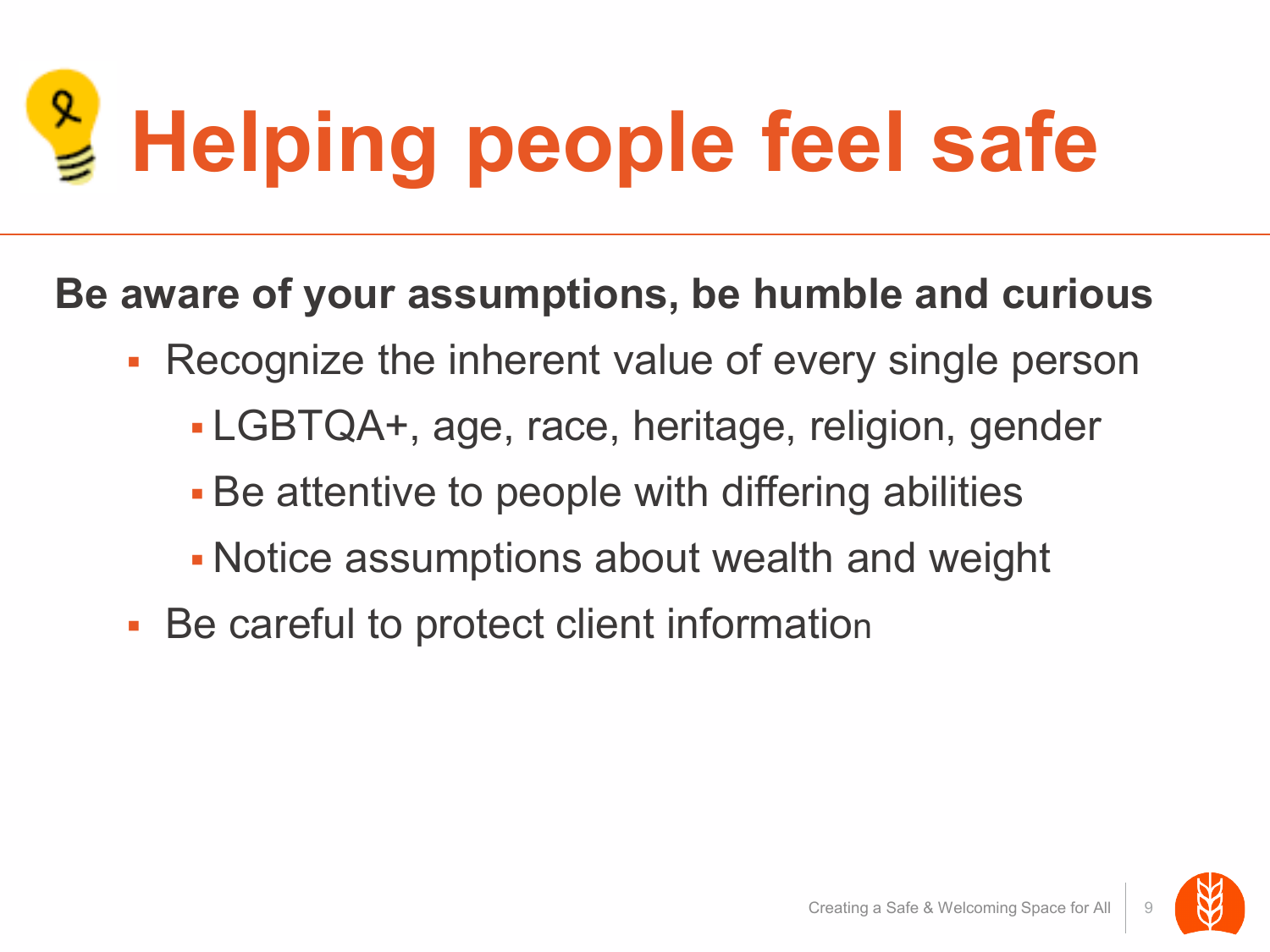# **Inclusion and belonging**

Two questions that we can ask to awaken our inner-Inclusionist are:

- Who are we missing?
- **Nhat barriers to belonging do you experience?**



Melissa Carter Head of Mindful Education and Programing at Mindful NYU

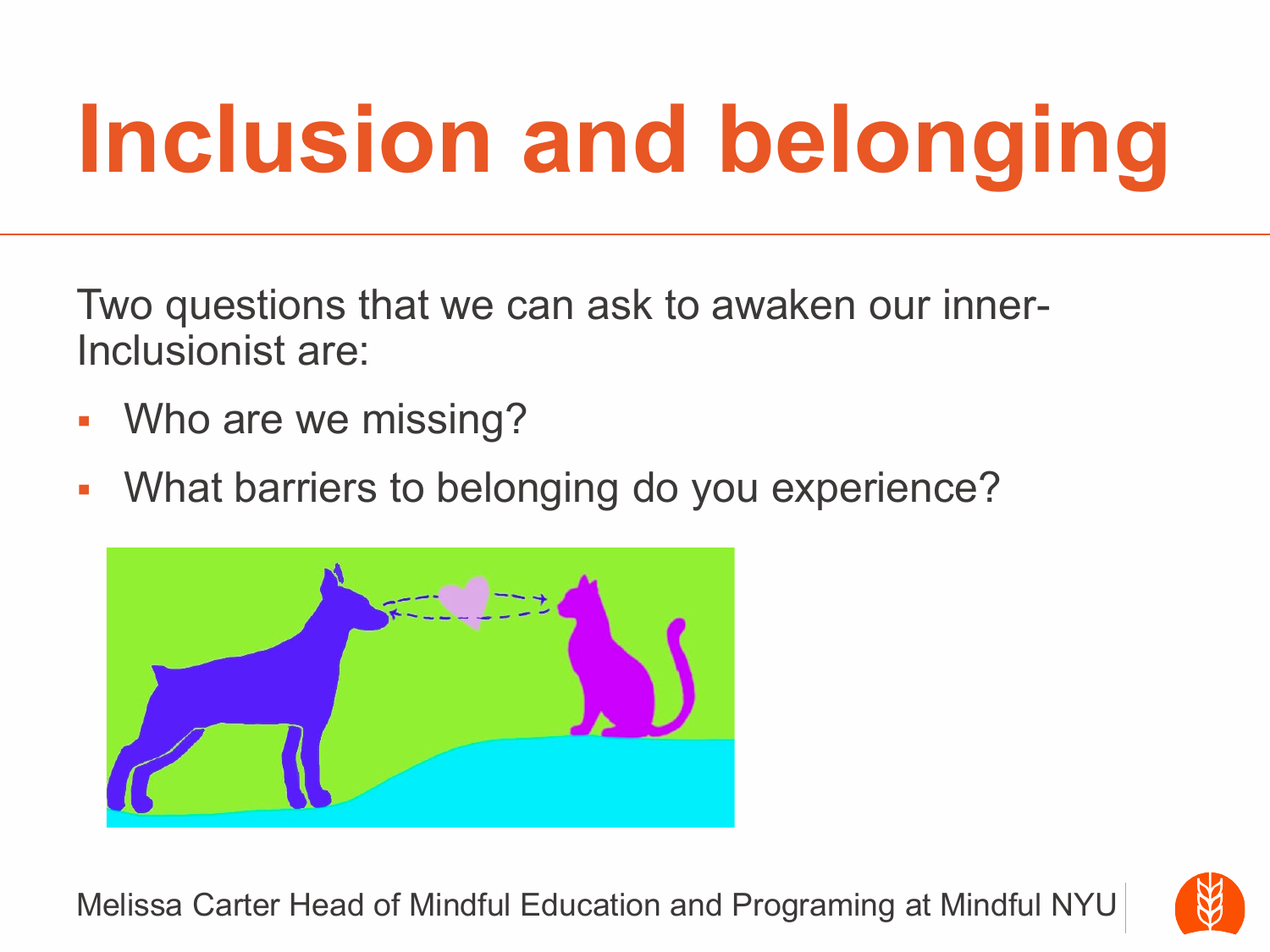### **Supported, understood & valued**

**Every interaction is an opportunity for connection & healing. Take the time to:**

- Really see people, accept them, express appreciation
- Communicate with kindness & respect
- **Set expectations**
- Default to "yes", provide solutions
- **Resist re-traumatizing, never shame**

#### *If you're too busy to be kind, you're too busy.*

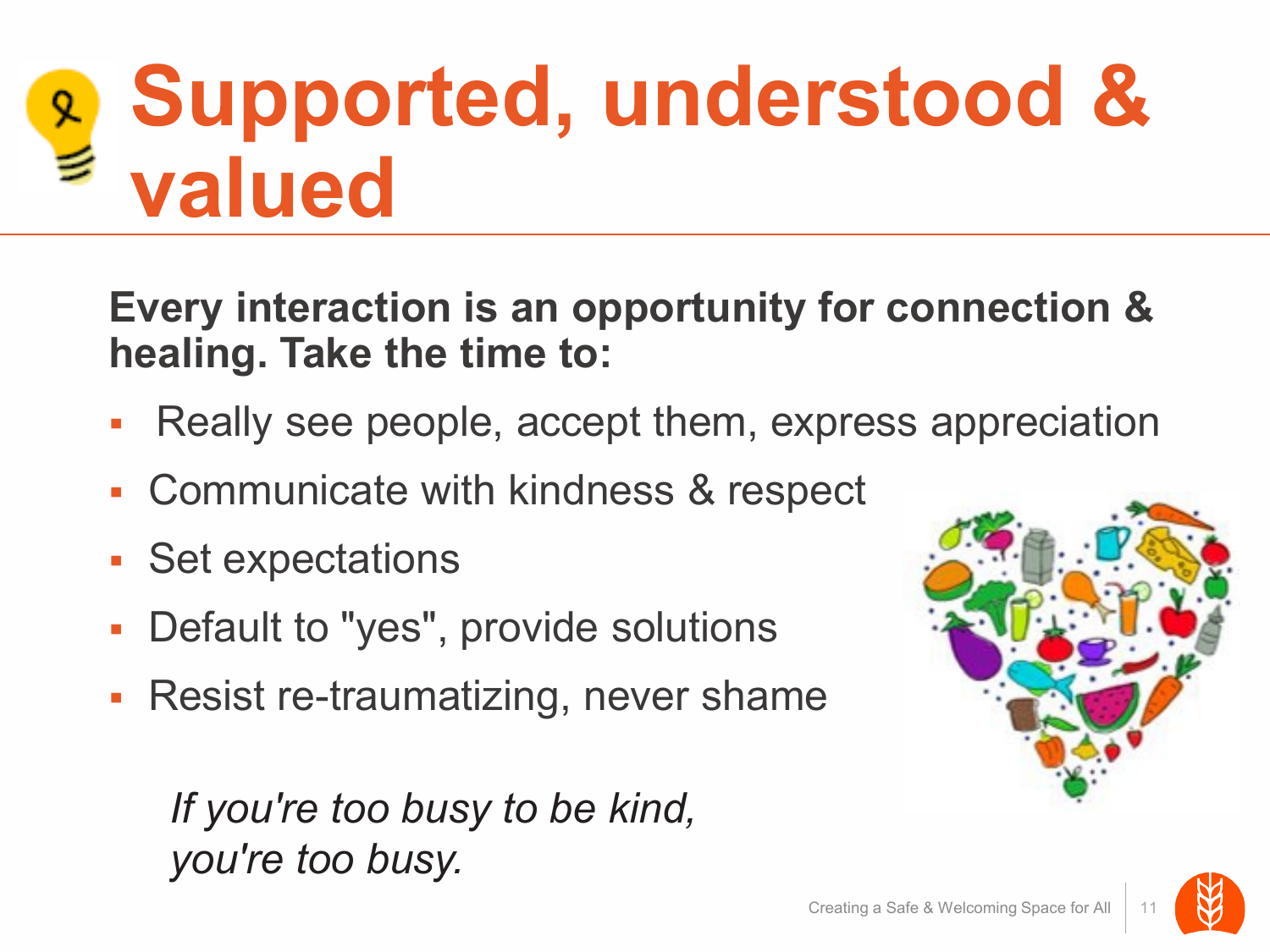### **Creating a relationship of trust and loyalty**

#### **Communicating with [empathy:](https://www.youtube.com/watch/KZBTYViDPlQ)**



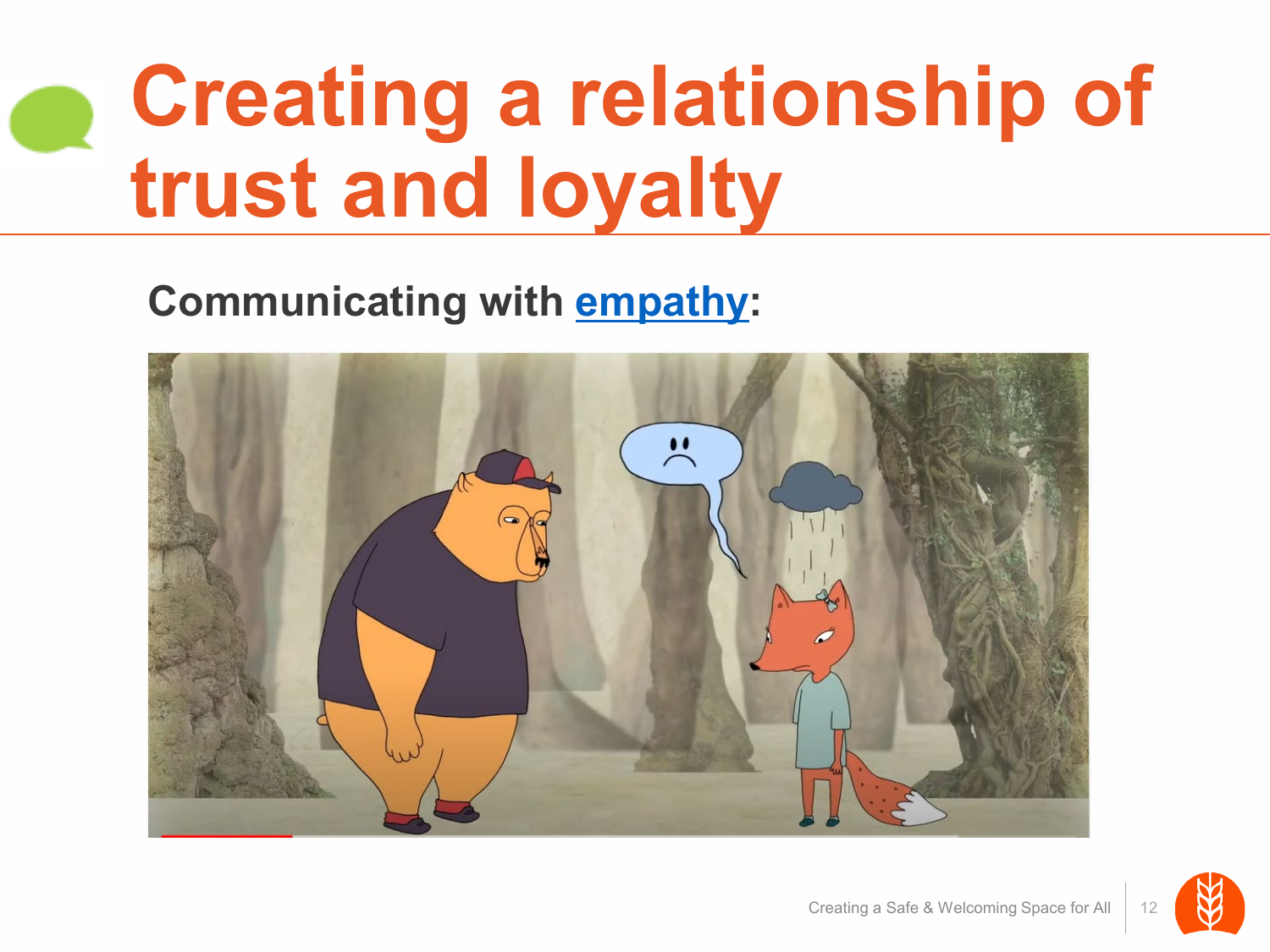### **Creating a relationship of trust and loyalty**

What behaviors build trust in our relationships with clients, volunteers, partners and each other?



*"Change happens at the speed of trust" Stephen Covey*

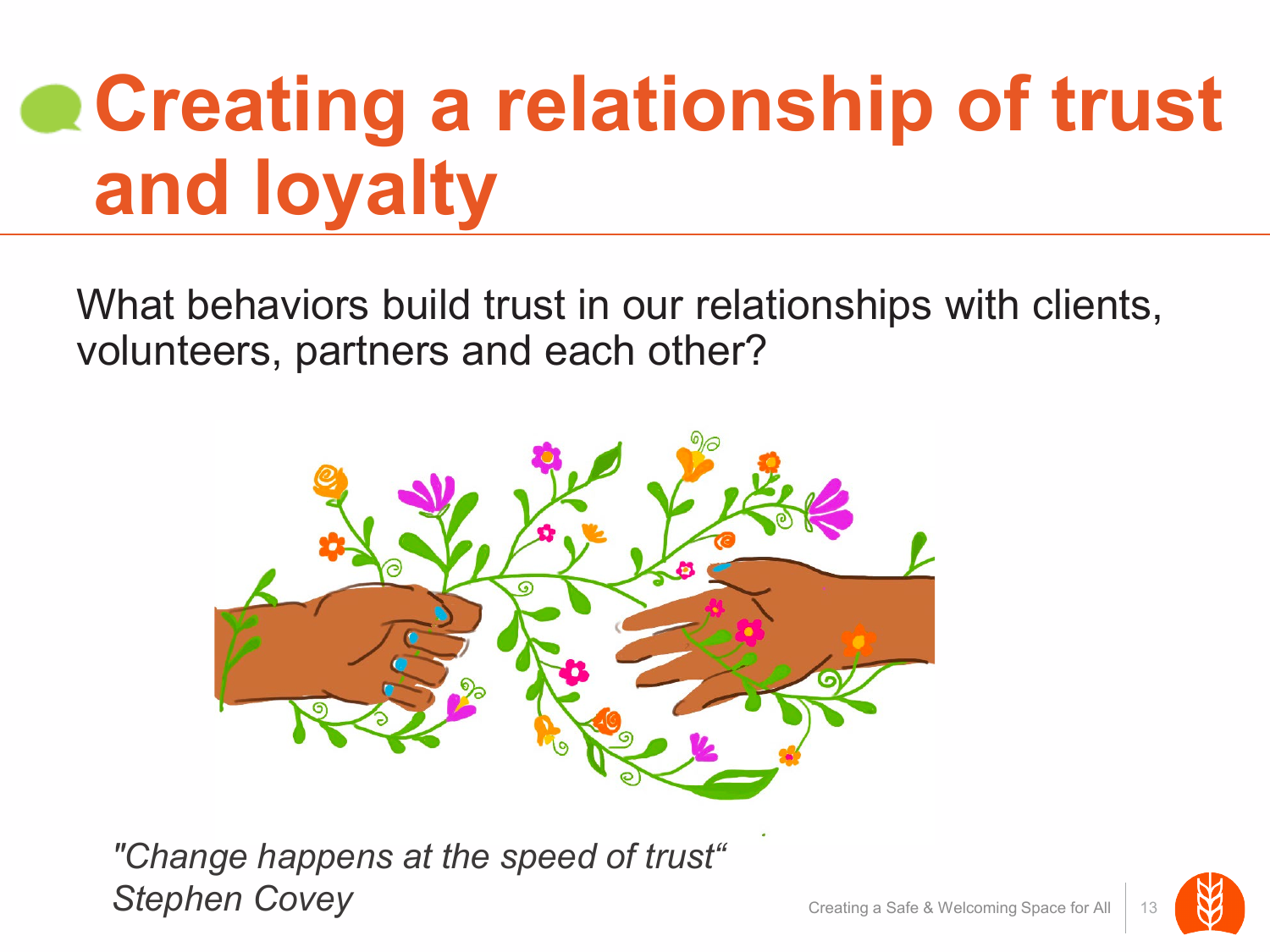# **Promoting well-being**

- **Listening deeply & being responsive**
- **Offering resources other than food**
- **Promoting nutrition education & resources**
- **Fostering connection through food**
- Connecting them to other community organizations



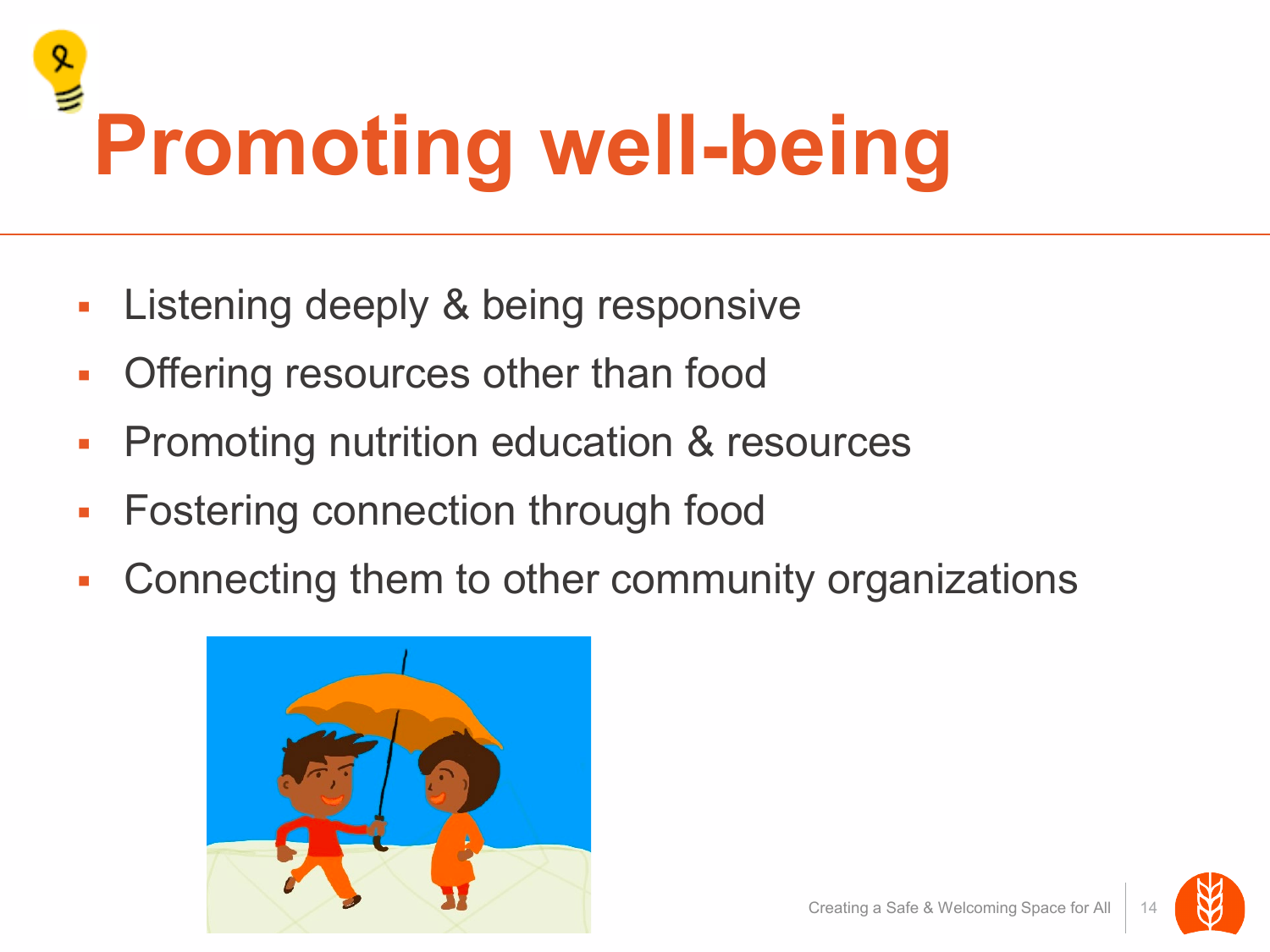# **Emotion quilt exercise**

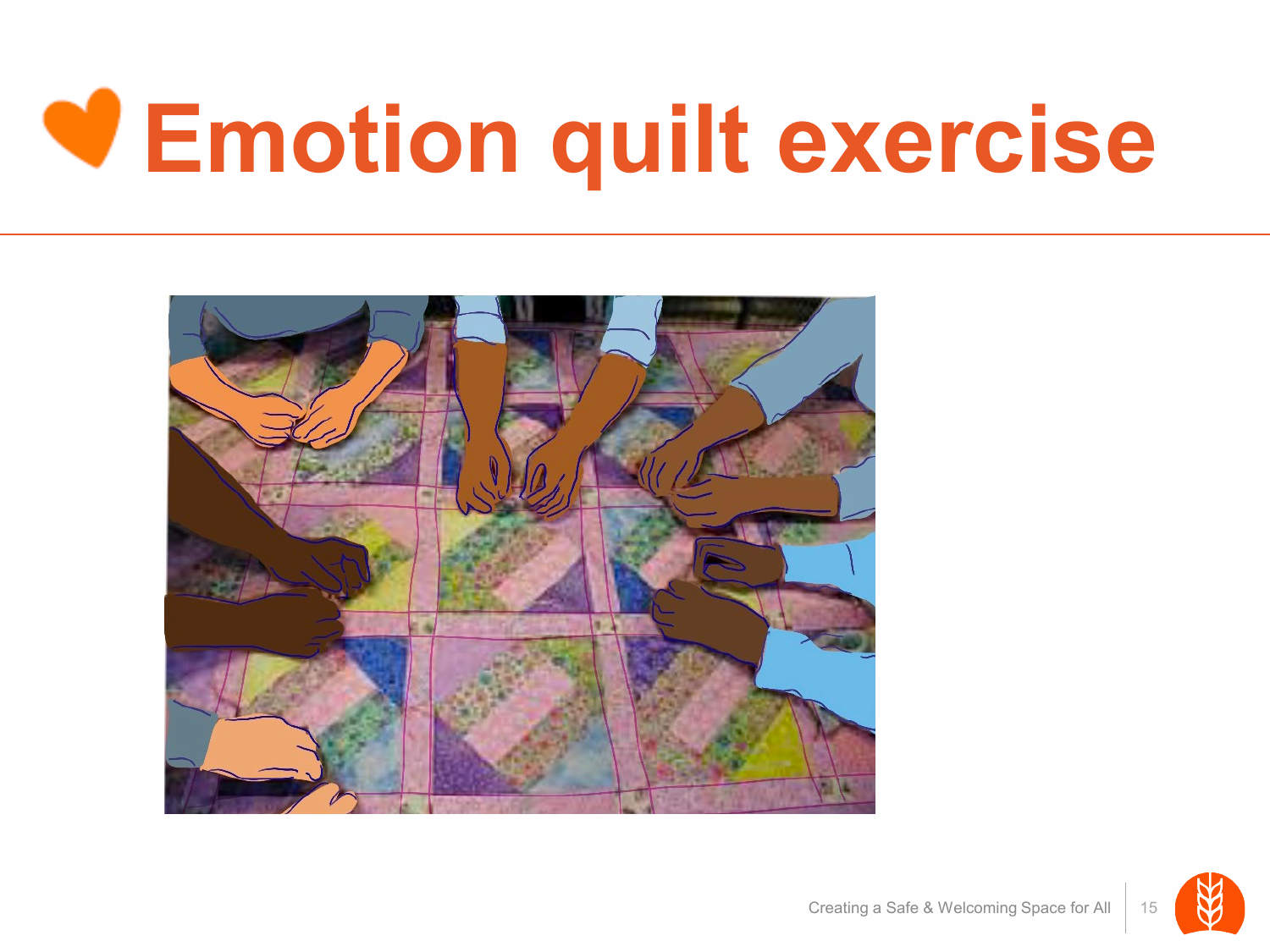# **Self-Compassion**

**Self**-**compassion** entails being warm and understanding toward ourselves when we suffer, fail, or feel inadequate, rather than ignoring our pain or flagellating ourselves with self-criticism.



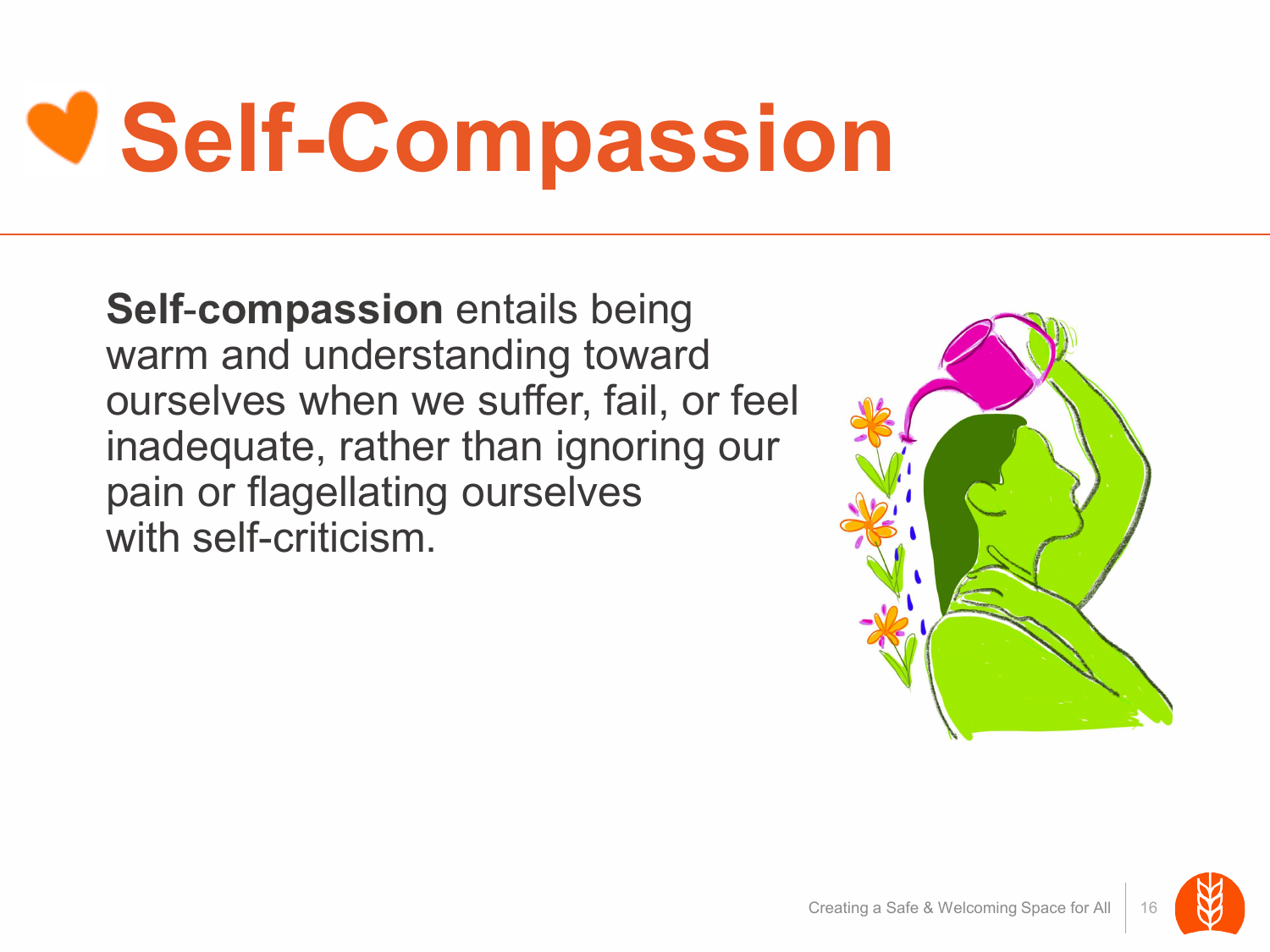

What does self-care look like to you?

Just one thing each day, same or different

- **Drink more water**
- Meditate
- **Take breaks/walk during lunch**
- Observe nature

*"Mindfulness means paying attention to what's happening in the present moment in the mind, body, and external environment, with an attitude of curiosity and kindness."*



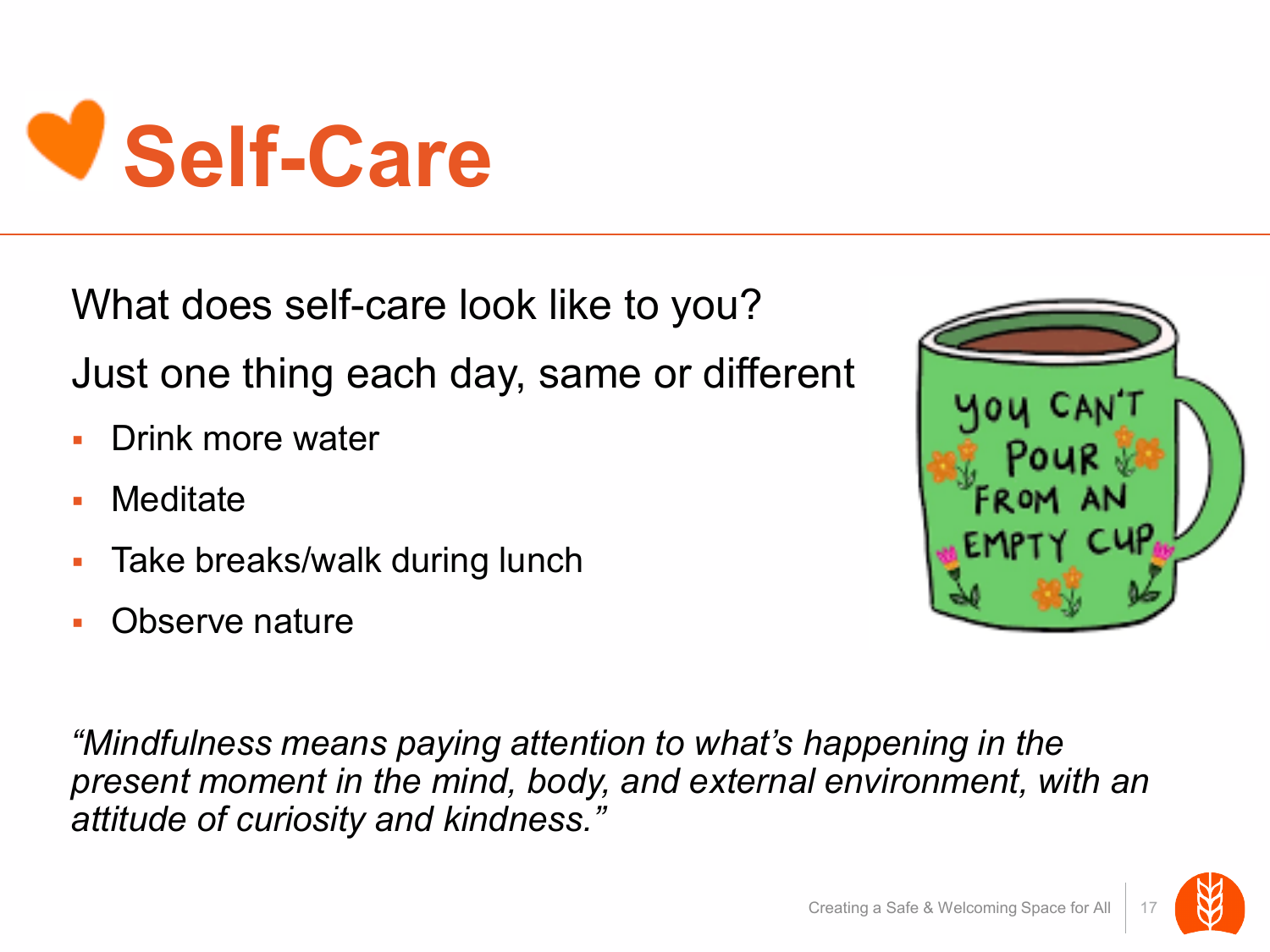# **Takeaways**

Strategies for:

- 1. Challenging our own biases
- 2. Communicating compassionately
- 3. Using our interactions to promote healing
- 4. Employing self-compassion